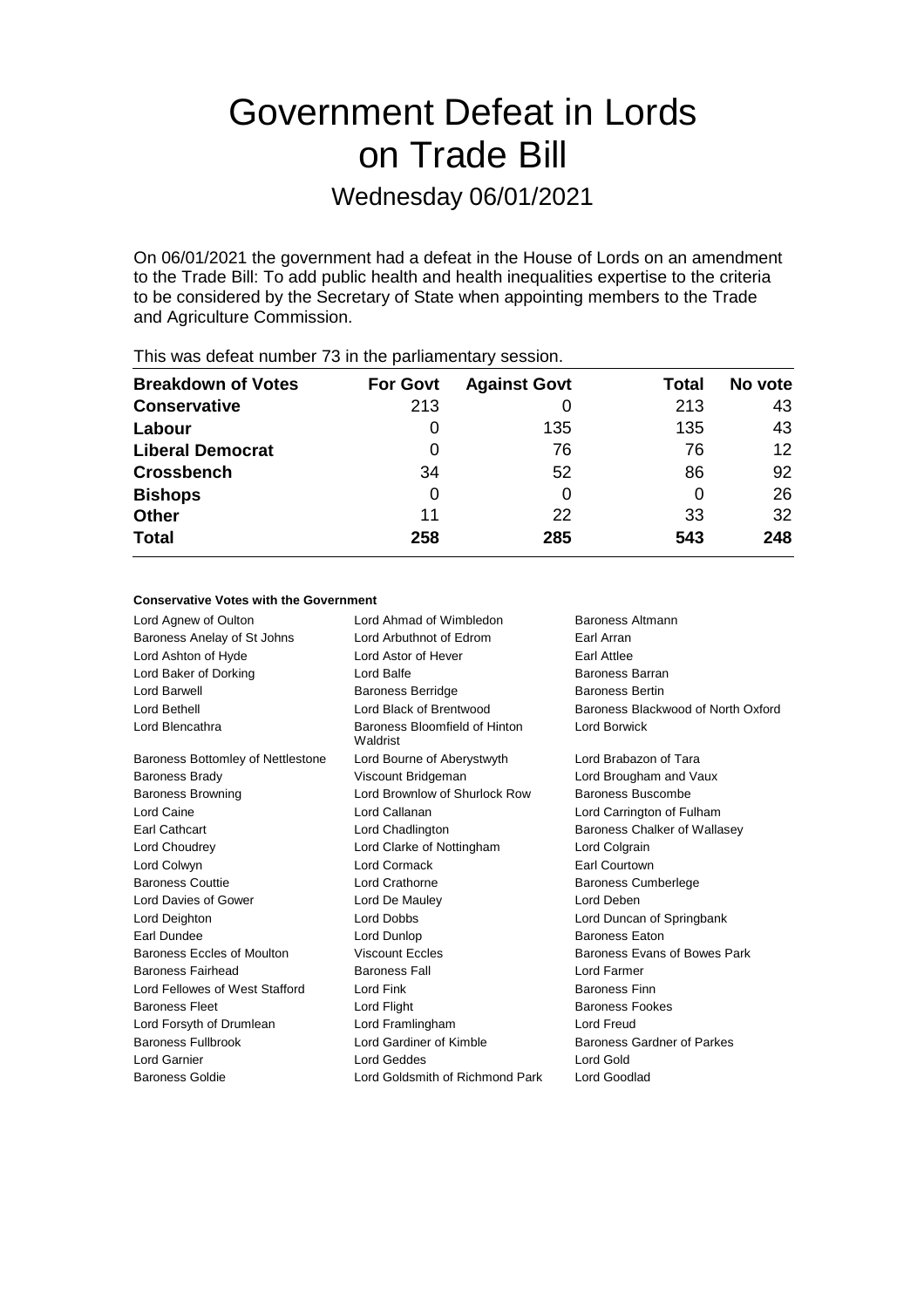Viscount Goschen **Lord Grade of Yarmouth** Lord Greenhalgh<br>
Lord Griffiths of Fforestfach **Lord Grimstone of Boscobel** Lord Haque of Ri Viscount Hailsham Lord Hamilton of Epsom Lord Hammond of Runnymede Lord Harris of Peckham Lord Haselhurst Lord Hayward Baroness Helic **Lord Henley** Lord Henley **Lord Herbert of South Downs** Lord Hill of Oareford **Baroness Hodgson of Abinger** Lord Hodgson of Astley Abbotts Lord Holmes of Richmond Baroness Hooper Lord Horam Lord Howard of Rising **Lord Howard of Lympne** Earl Howe Lord Howell of Guildford **Lord Hunt of Wirral** Baroness Jenkin of Kennington Lord Johnson of Marylebone Lord Jopling Lord Keen of Elie Lord King of Bridgwater Lord Kirkham Lord Kirkhope of Harrogate Lord Lamont of Lerwick Lord Lancaster of Kimbolton Lord Lang of Monkton Lord Lansley Lord Leigh of Hurley Earl Lindsay Lord Lingfield **Earl Liverpool** Earl Liverpool **Lord Livingston of Parkhead** Marquess of Lothian **Lord Lord Lucas** Lord Lucas **Lord Mackay of Clashfern** Lord Mancroft Baroness Manzoor Lord Marlesford Lord McColl of Dulwich Baroness McGregor-Smith Lord McInnes of Kilwinning Lord McLoughlin **Communist Construction Construction** Lord Mendoza **Baroness Meyer** Baroness Mobarik **Baroness Mone** Baroness Mone **Duke of Montrose** Baroness Morgan of Cotes **Baroness Morris of Bolton** Baroness Morrissey Lord Moylan Lord Moynihan Lord Nash Baroness Neville-Jones **Baroness Neville-Rolfe** Baroness Newlove Baroness Nicholson of Winterbourne Baroness Noakes Lord Northbrook Lord Norton of Louth Lord O'Shaughnessy Lord Parkinson of Whitley Bay Lord Patten Baroness Penn Lord Pickles Lord Polak Lord Popat Lord Porter of Spalding Lord Price Lord Rana Lord Randall of Uxbridge Lord Ranger Baroness Rawlings Lord Reay Baroness Redfern Lord Ribeiro Lord Risby Lord Robathan Baroness Rock Lord Rose of Monewden Baroness Sanderson of Welton Lord Sarfraz Lord Sassoon Baroness Sater **Baroness Scott of Bybrook** Baroness Seccombe Lord Selkirk of Douglas Baroness Shackleton of Belgravia Lord Sharpe of Epsom Baroness Shephard of Northwold Lord Sherbourne of Didsbury Lord Shinkwin Earl Shrewsbury **Lord Smith of Hindhead** Baroness Stedman-Scott Lord Sterling of Plaistow Lord Stewart of Dirleton Lord Strathclyde Baroness Stroud **Baroness Sugg Contains Containers** Lord Suri Lord Swinfen Lord Taylor of Holbeach Lord Tebbit Lord Trefgarne Viscount Trenchard Lord Tugendhat Viscount Ullswater **Lord Vaizey of Didcot** Baroness Vere of Norbiton Baroness Verma Lord Vinson Lord Wakeham Lord Waldegrave of North Hill Baroness Warsi **Lord Wasserman** Lord Wei **Lord Wharton of Yarm** Cord Whatby Lord Whitby Lord Willetts Baroness Williams of Trafford Lord Wolfson of Aspley Guise Baroness Wyld Lord Young of Cookham Viscount Younger of Leckie

Lord Grimstone of Boscobel Lord Hague of Richmond

#### **Conservative Votes against the Government**

#### **Labour Votes with the Government**

| Labour Votes against the Government |                                |                            |
|-------------------------------------|--------------------------------|----------------------------|
| Lord Adonis                         | Lord Alli                      | <b>Baroness Amos</b>       |
| Lord Anderson of Swansea            | Baroness Armstrong of Hill Top | Lord Bach                  |
| <b>Baroness Bakewell</b>            | Lord Bassam of Brighton        | Lord Berkeley              |
| Baroness Billingham                 | <b>Baroness Blower</b>         | Lord Blunkett              |
| Lord Boateng                        | Lord Bradley                   | Lord Brooke of Alverthorpe |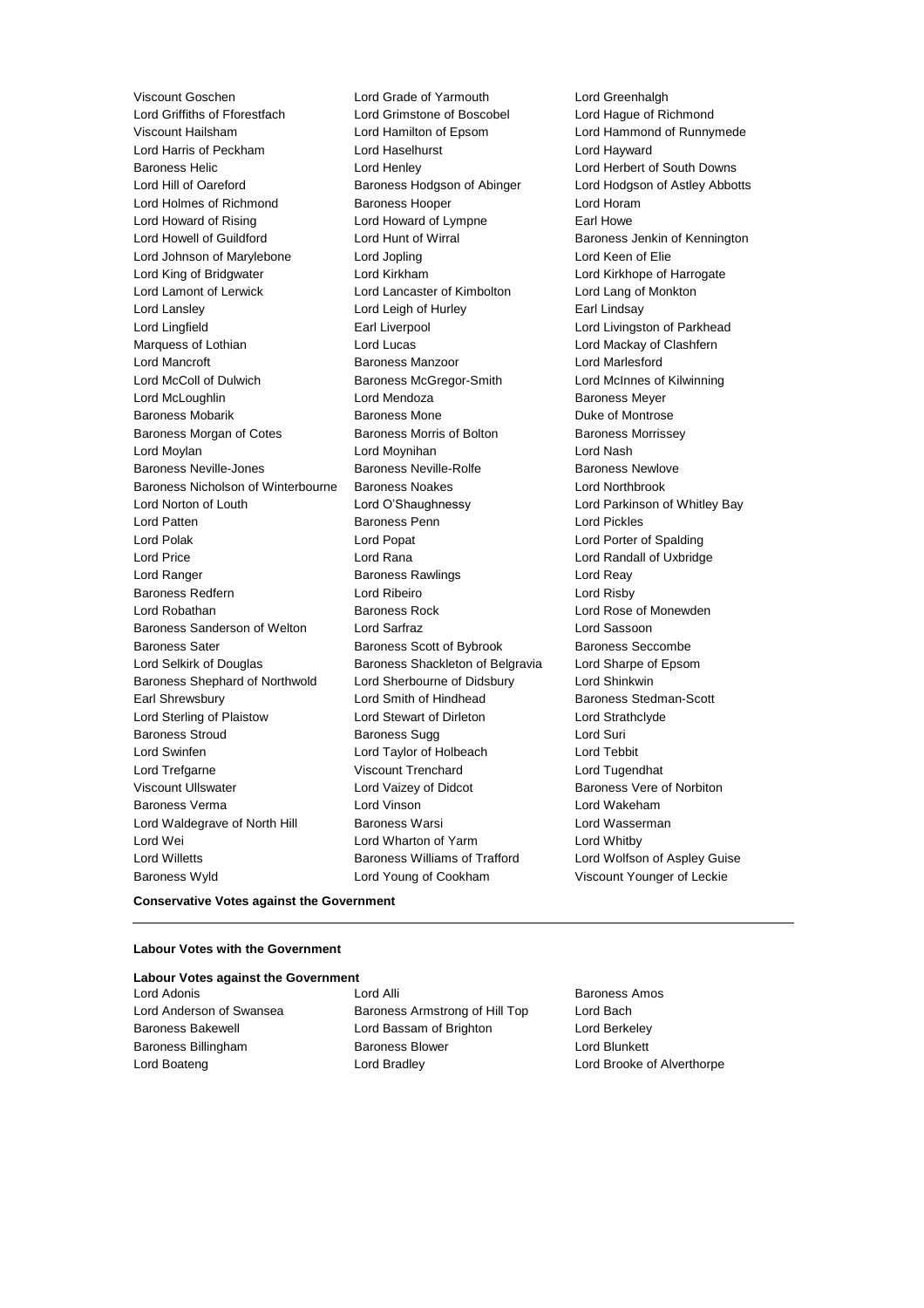Lord Carter of Coles Baroness Chakrabarti Viscount Chandos Baroness Clark of Kilwinning Lord Clark of Windermere Baroness Cohen of Pimlico Lord Collins of Highbury **Baroness Corston** Baroness Crawley Lord Cunningham of Felling Lord Davidson of Glen Clova Lord Davies of Oldham Lord Davies of Stamford **Baroness Donaghy** Lord Dubs<br>
Lord Eatwell **Baroness Donaghy** Lord Eatwell Lord Filkin Lord Foulkes of Cumnock Baroness Gale Lord Giddens Lord Glasman **Baroness Golding Baroness Goudie** Baroness Goudie Lord Grantchester Lord Griffiths of Burry Port Lord Grocott Viscount Hanworth Lord Harris of Haringey Lord Haskel Lord Haughey **Lord Haworth Baroness Hayman of Ullock Baroness Hayman of Ullock** Baroness Hayter of Kentish Town Baroness Healy of Primrose Hill Lord Hendy Baroness Henig **Example 2** Lord Howarth of Newport **Lord Hoyle** Lord Hughes of Woodside **Baroness Hughes of Stretford** Lord Hunt of Kings Heath Baroness Jay of Paddington Lord Jones **Baroness Jones of Whitchurch** Baroness Jones of Whitchurch Lord Jordan Lord Judd Lord Kennedy of Southwark Baroness Kennedy of The Shaws Baroness Kingsmill Lord Knight of Weymouth Baroness Lawrence of Clarendon Lord Layard Lord Leitch Lord Lennie Baroness Liddell of Coatdyke Lord Liddle Lord Lipsey **Baroness Lister of Burtersett** Lord MacKenzie of Culkein Baroness Mallalieu **Baroness Mandelson** Lord Mandelson **Baroness Massey of Darwen** Lord Maxton Lord McAvoy Lord McConnell of Glenscorrodale Baroness McDonagh Baroness McIntosh of Hudnall Lord McKenzie of Luton Lord McNicol of West Kilbride Lord Mendelsohn Lord Mitchell Lord Monks **Baroness Morgan of Huyton** Baroness Morris of Yardley Lord Morris of Aberavon Lord Murphy of Torfaen Baroness Nye Baroness Osamor **Baroness Community** Lord Pendry **Baroness Pricess Pitkeathley** Lord Ponsonby of Shulbrede Lord Prescott Baroness Primarolo Lord Puttnam **Baroness Ramsay of Cartvale** Baroness Rebuck Lord Reid of Cardowan Lord Robertson of Port Ellen Lord Rooker Lord Rosser **Lord Rowlands Baroness Royall of Blaisdon** Lord Sawyer Baroness Sherlock Lord Sikka Viscount Simon **Baroness Smith of Basildon** Baroness Smith of Gilmorehill Lord Snape Lord Stevenson of Balmacara Baroness Taylor of Bolton Baroness Thornton **Lord Touhig** Lord Touhig Lord Triesman Lord Tunnicliffe **Lord Turnberg Lord Turnberg** Baroness Warwick of Undercliffe Lord Watts **Lord West of Spithead** Baroness Wheeler Lord Whitty Baroness Wilcox of Newport Lord Wills Lord Winston Lord Woodley Baroness Young of Old Scone

Lord Browne of Ladyton Baroness Bryan of Partick Lord Campbell-Savours Lord Faulkner of Worcester Lord Filkin

#### **Liberal Democrat Votes with the Government**

#### **Liberal Democrat Votes against the Government** Lord Alderdice Lord Allan of Hallam Lord Alliance Baroness Bakewell of Hardington Mandeville Baroness Barker Lord Beith Baroness Benjamin Baroness Bonham-Carter of Yarnbury Baroness Bowles of Berkhamsted Lord Bradshaw Baroness Brinton Lord Bruce of Bennachie Lord Burnett **Baroness Burt of Solihull** Lord Campbell of Pittenweem Lord Clement-Jones **Lord Dholakia Baroness Doocey** Baroness Featherstone Lord Foster of Bath Lord Fox Baroness Garden of Frognal Lord German **Earl Glasgow** Earl Glasgow Lord Goddard of Stockport Lord Greaves **Baroness Grender** Baroness Grender Baroness Hamwee Baroness Harris of Richmond Lord Hussain Baroness Hussein-Ece **Baroness Janke** Baroness Jolly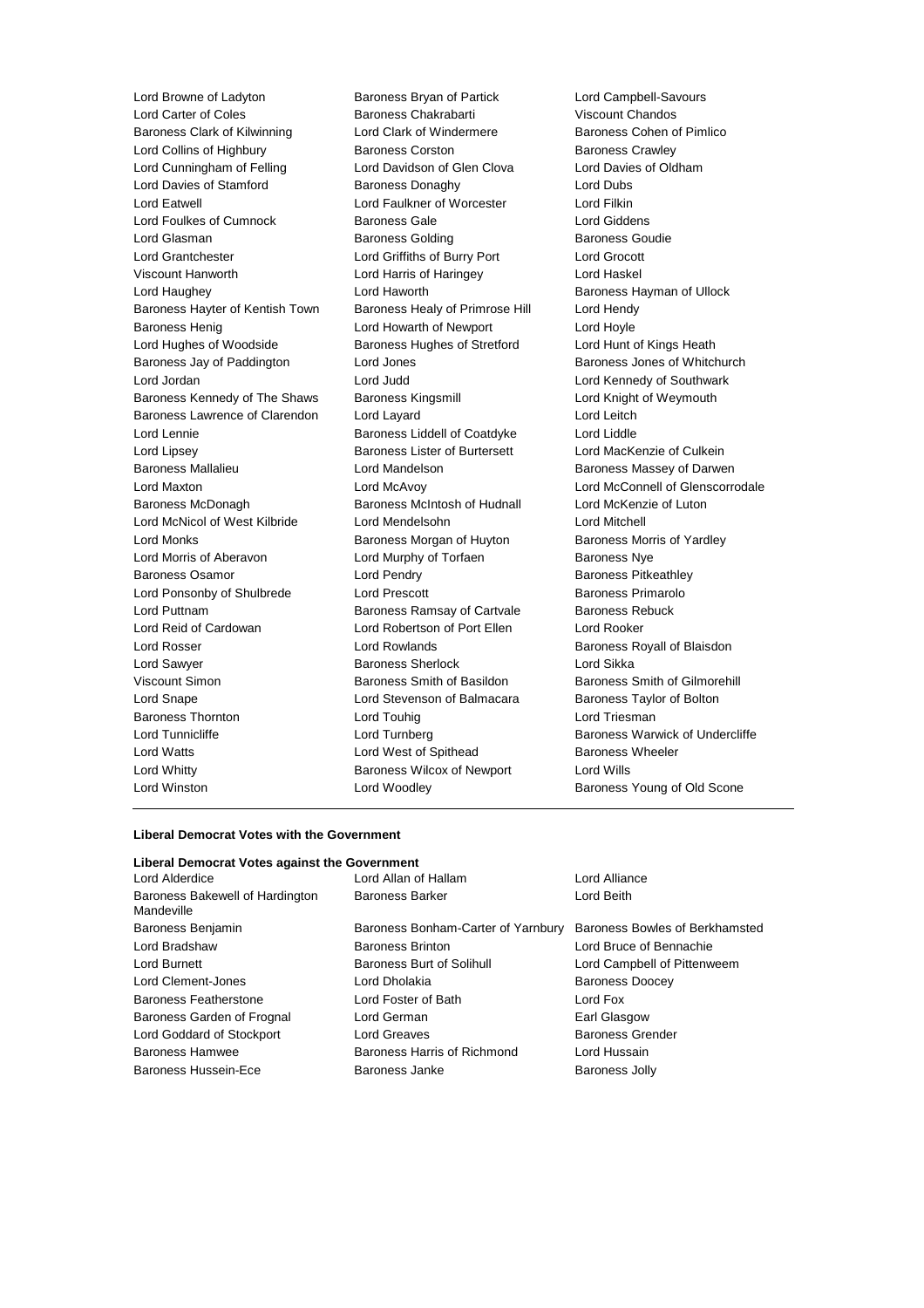Lord Jones of Cheltenham Baroness Kramer Lord Lee of Trafford Lord Marks of Henley-on-Thames Lord McNally Lord Newby Baroness Northover Lord Oates Lord Paddick Lord Palmer of Childs Hill Baroness Parminter Lord Purvis of Tweed Baroness Randerson Lord Razzall Lord Redesdale Lord Scriven Lord Sharkey Lord Shipley Baroness Smith of Newnham Lord Stephen Lord Stoneham of Droxford Lord Storey **Lord Strasburger** Lord Strasburger **Lord Strasburger** Lord Stunell Baroness Suttie Lord Taverne Lord Taylor of Goss Moor Lord Teverson **Baroness Thomas of Winchester** Lord Thomas of Gresford Baroness Thornhill Viscount Thurso Lord Tope Lord Tyler Baroness Tyler of Enfield Lord Verjee Lord Wallace of Saltaire Baroness Walmsley Lord Willis of Knaresborough Lord Wrigglesworth

- 
- Lord Rennard Lord Roberts of Llandudno Baroness Scott of Needham Market

## **Crossbench Votes with the Government**

Lord Woolf

### **Crossbench Votes against the Government**

Lord Best **Baroness Boothroyd** Baroness Boothroyd Baroness Boycott Lord Brown of Eaton-under-Heywood Baroness Bull Baroness Campbell of Surbiton Lord Carlile of Berriew **Earl Clancarty Earl Clancarty** Baroness Clark of Calton Earl Courtenay of Devon Baroness Coussins Lord Crisp Lord Cromwell Baroness Deech Lord Field of Birkenhead Baroness Finlay of Llandaff Lord Freyberg Lord Crabiner Baroness Grey-Thompson Baroness Hollins Baroness Hunt of Bethnal Green Lord Kerr of Kinlochard Lord Kerslake Baroness Kidron Lord Krebs Lord Low of Dalston Lord Macdonald of River Glaven Lord Mair **Baroness Manningham-Buller** Baroness Masham of Ilton Baroness Meacher **Baroness Morgan of Drefelin** Baroness Murphy Baroness Neuberger **Baroness O'Neill of Bengarve** Lord Pannick Baroness Prashar Lord Ravensdale Lord Rees of Ludlow Lord Ricketts Lord Rowe-Beddoe Lord Russell of Liverpool Earl Sandwich Lord Singh of Wimbledon Duke of Somerset Lord St John of Bletso **Baroness Watkins of Tavistock** Duke of Wellington Lord Wilson of Dinton

Lord Butler of Brockwell Lord Cameron of Dillington Lord Carey of Clifton Lord Carrington Lord Chartres Earl Cork and Orrery Baroness Cox Lord Craig of Radley Viscount Craigavon Lord Dannatt **Baroness Falkner of Margravine** Lord Geidt Lord Greenway **Lord Hogan-Howe** Baroness Hogg **CONS** Lord Janvrin Lord Kakkar Lord Kilclooney Lord Laming **Earl Lytton** Earl Lytton **Earl Lytton** Baroness O'Loan Lord Patel Lord Powell of Bayswater Lord Richards of Herstmonceux Lord Smith of Kelvin Lord Thurlow Lord Trevethin and Oaksey Lord Vaux of Harrowden Lord Walker of Aldringham Viscount Waverley

Lord Alton of Liverpool Lord Anderson of Ipswich Lord Berkeley of Knighton

Viscount Brookeborough

**Bishop Votes with the Government**

**Bishop Votes against the Government**